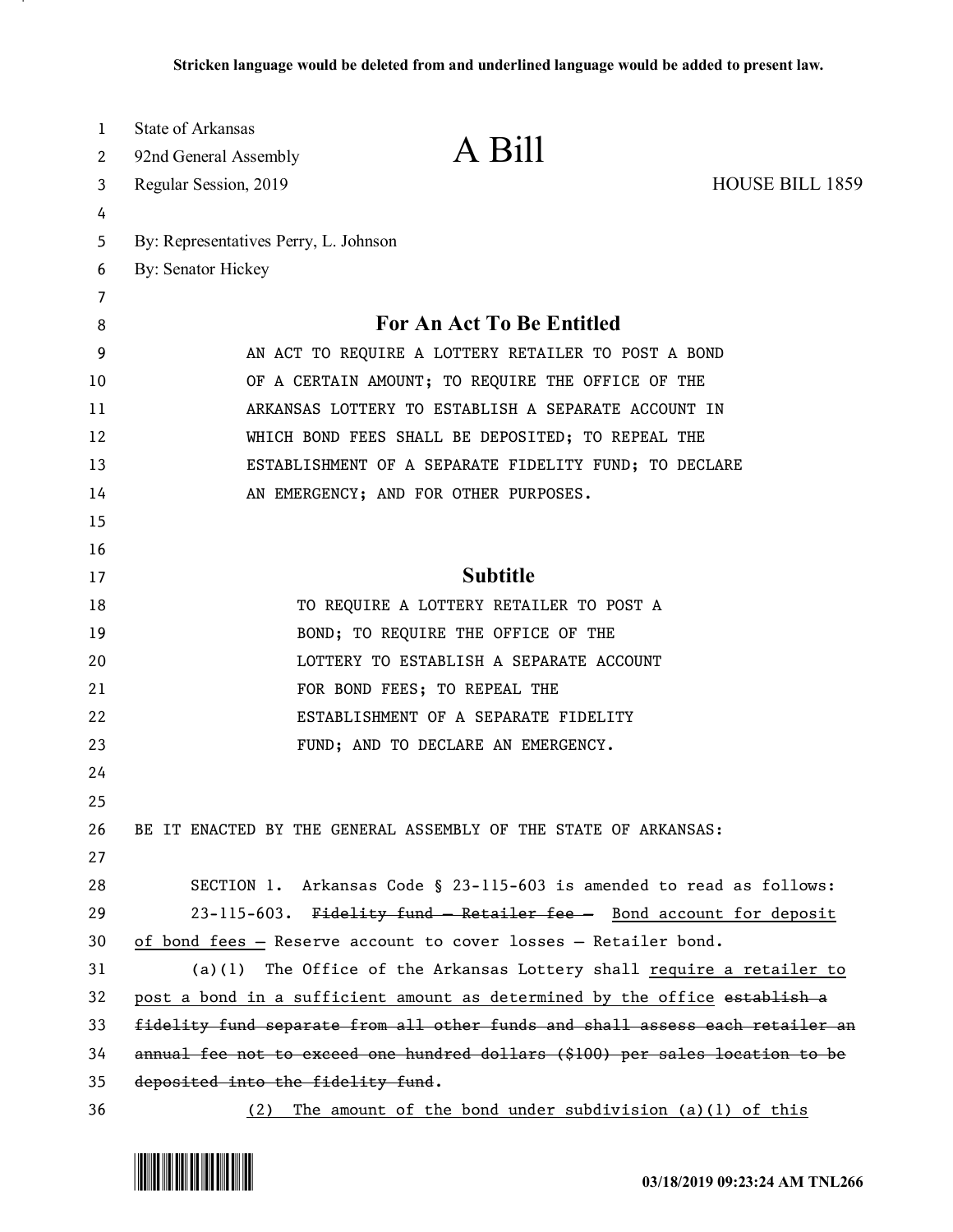section shall not exceed two hundred dollars (\$200). (3) The office shall establish a separate account into which bond fees shall be deposited.  $(2)(4)$  Moneys deposited into the fidelity fund bond account may be: (A) Invested or deposited into one (1) or more interest- bearing accounts; (B) Used to cover losses the office experiences due to nonfeasance, misfeasance, or malfeasance of a retailer; and (C) Used to purchase blanket bonds covering the office against losses from all retailers.  $(3)(5)$  At the end of each fiscal year, the office shall pay to the trust account managed and maintained by the Department of Higher 14 Education any amount in the <del>fidelity fund</del> bond account established under subdivision (a)(3) of this section that exceeds five hundred thousand dollars (\$500,000), and the funds shall be considered net proceeds from a lottery. (b)(1) A reserve account may be established as a general operating expense to cover amounts deemed uncollectable. (2) The office shall establish procedures for minimizing any losses that may be deemed uncollectable and shall exercise and exhaust all 21 available options in those procedures before writing off amounts to  $\frac{1}{2}$ 22 account the reserve account that may be established under subdivision  $(b)(1)$  of this section. (e)(1) The office shall require a retailer to post an appropriate 25 bond, as determined by the office. (2) If applicable, the amount of the bond shall not exceed the district sales average of tickets for two (2) billing periods.  $(d)$  (1) In its discretion, the office may allow a retailer to deposit and maintain with the office securities that are interest bearing or accruing. (2) Securities eligible under this subsection are limited to: (A) Certificates of deposit in an amount fully insured by the Federal Deposit Insurance Corporation issued by solvent banks or savings associations organized and existing under the laws of this state or under the laws of the United States; (B) United States Government bonds, notes, and bills for